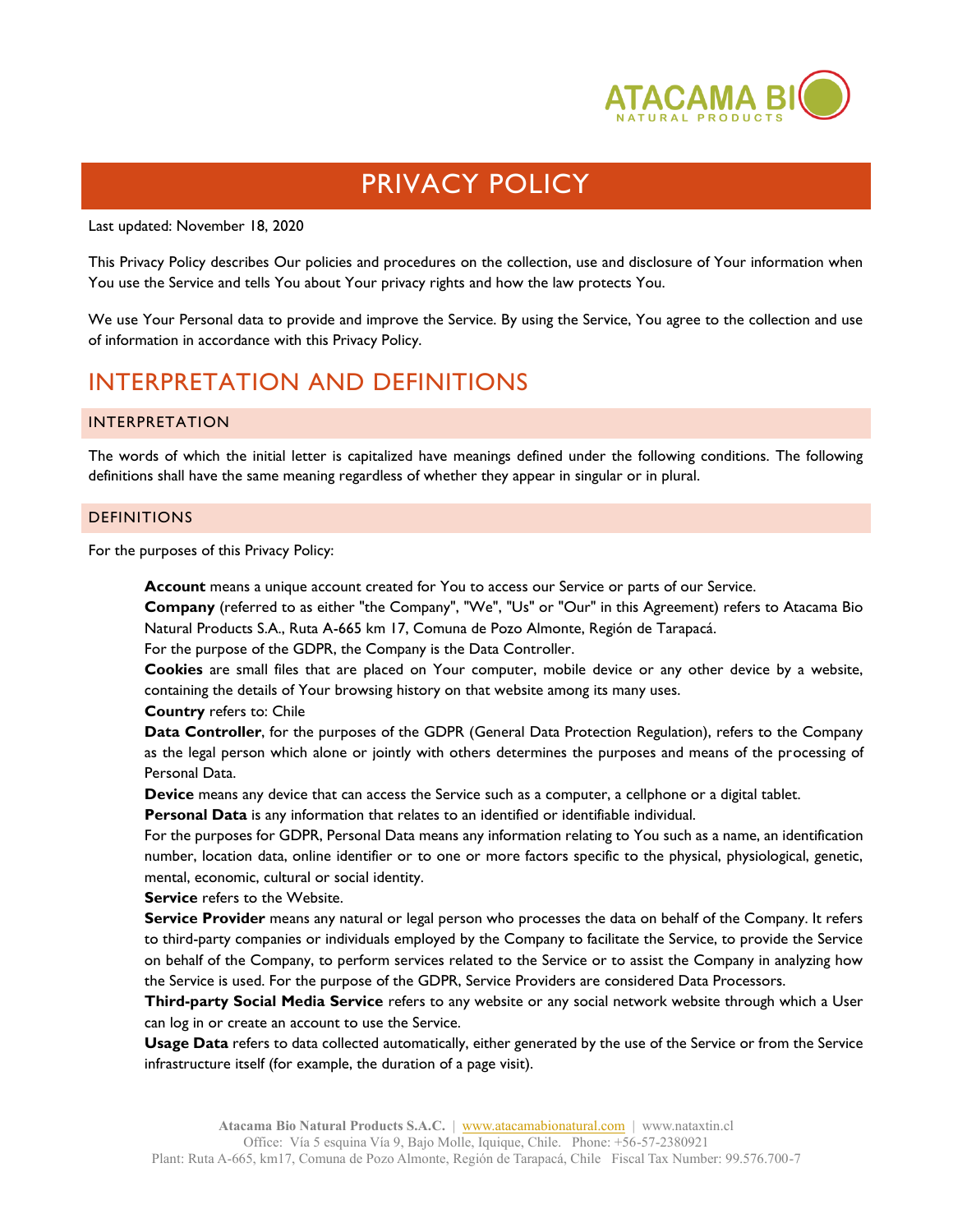

**Website** refers to NatAxtin, Astaxanthin made as nature intended, accessible from [www.nataxtin.cl](file:///C:/Users/jtare/Dropbox/Atacama%20Bio%20JTA/www.nataxtin.cl) You means the individual accessing or using the Service, or the company, or other legal entity on behalf of which such individual is accessing or using the Service, as applicable.

Under GDPR (General Data Protection Regulation), You can be referred to as the Data Subject or as the User as you are the individual using the Service.

## COLLECTING AND USING YOUR PERSONAL DATA

## TYPES OF DATA COLLECTED

## PERSONAL DATA

While using Our Service, We may ask You to provide Us with certain personally identifiable information that can be used to contact or identify You. Personally identifiable information may include, but is not limited to:

Email address First name and last name Usage Data

## USAGE DATA

Usage Data is collected automatically when using the Service.

Usage Data may include information such as Your Device's Internet Protocol address (e.g. IP address), browser type, browser version, the pages of our Service that You visit, the time and date of Your visit, the time spent on those pages, unique device identifiers and other diagnostic data.

When You access the Service by or through a mobile device, We may collect certain information automatically, including, but not limited to, the type of mobile device You use, Your mobile device unique ID, the IP address of Your mobile device, Your mobile operating system, the type of mobile Internet browser You use, unique device identifiers and other diagnostic data.

We may also collect information that Your browser sends whenever You visit our Service or when You access the Service by or through a mobile device.

## TRACKING TECHNOLOGIES AND COOKIES

We use Cookies and similar tracking technologies to track the activity on Our Service and store certain information. Tracking technologies used are beacons, tags, and scripts to collect and track information and to improve and analyze Our Service. The technologies We use may include:

• **Cookies or Browser Cookies.** A cookie is a small file placed on Your Device. You can instruct Your browser to refuse all Cookies or to indicate when a Cookie is being sent. However, if You do not accept Cookies, You may not be able to use some parts of our Service. Unless you have adjusted Your browser setting so that it will refuse Cookies, our Service may use Cookies.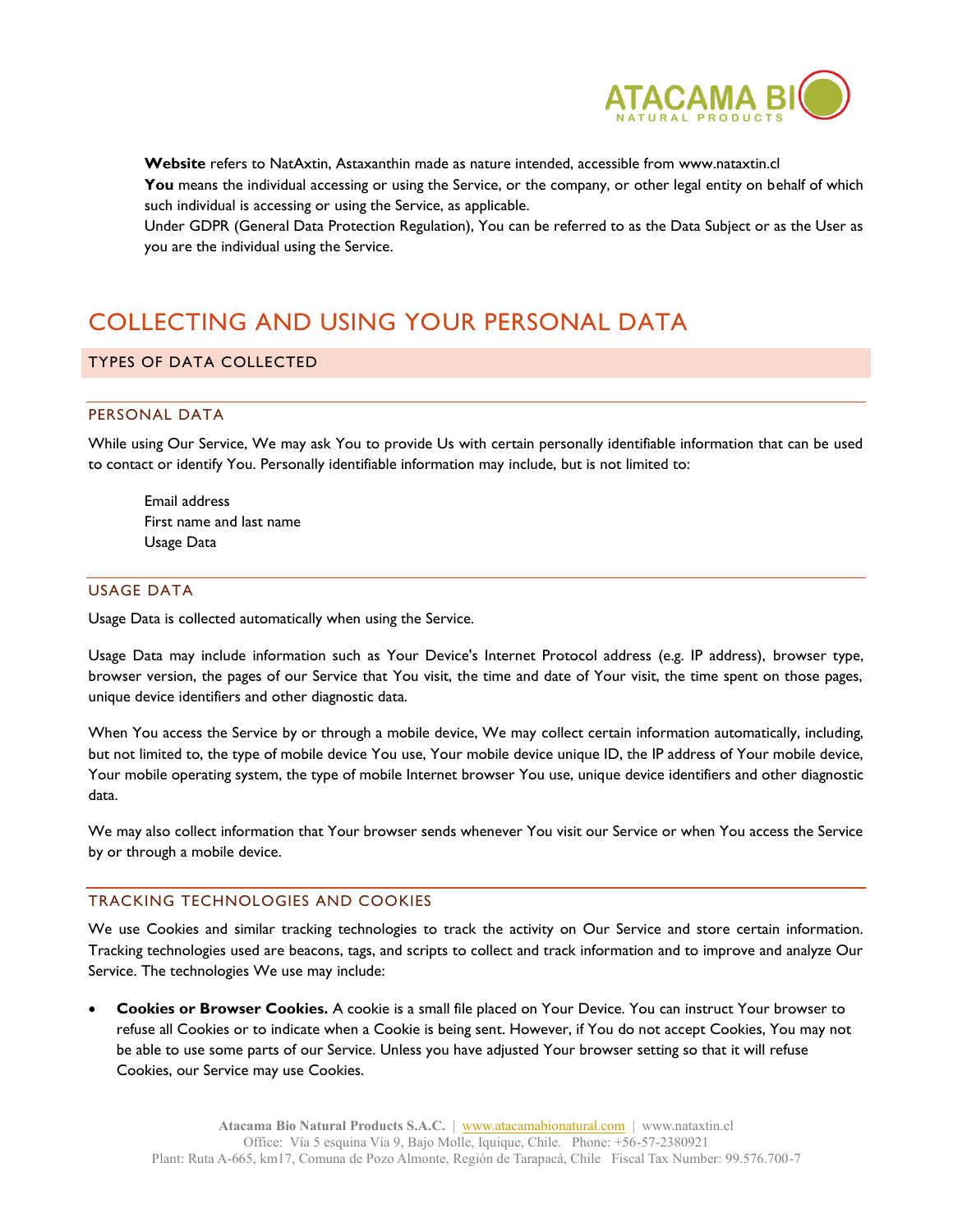

• **Flash Cookies.** Certain features of our Service may use local stored objects (or Flash Cookies) to collect and store information about Your preferences or Your activity on our Service. Flash Cookies are not managed by the same browser settings as those used for Browser Cookies. For more information on how You can delete Flash Cookies, please read "Where can I change the settings for disabling, or deleting local shared objects?" available at [https://helpx.adobe.com/flash-player/kb/disable-local-shared-objects-](https://helpx.adobe.com/flash-player/kb/disable-local-shared-objects-flash.html#main_Where_can_I_change_the_settings_for_disabling__or_deleting_local_shared_objects_)

[flash.html#main\\_Where\\_can\\_I\\_change\\_the\\_settings\\_for\\_disabling\\_\\_or\\_deleting\\_local\\_shared\\_objects\\_](https://helpx.adobe.com/flash-player/kb/disable-local-shared-objects-flash.html#main_Where_can_I_change_the_settings_for_disabling__or_deleting_local_shared_objects_)

Web Beacons. Certain sections of our Service and our emails may contain small electronic files known as web beacons (also referred to as clear gifs, pixel tags, and single-pixel gifs) that permit the Company, for example, to count users who have visited those pages or opened an email and for other related website statistics (for example, recording the popularity of a certain section and verifying system and server integrity).

Cookies can be "Persistent" or "Session" Cookies. Persistent Cookies remain on Your personal computer or mobile device when You go offline, while Session Cookies are deleted as soon as You close Your web browser. Learn more about cookies: [What Are Cookies?.](https://www.privacypolicies.com/blog/cookies/)

We use both Session and Persistent Cookies for the purposes set out below:

#### **Necessary / Essential Cookies**

Type: Session Cookies Administered by: Us Purpose: These Cookies are essential to provide You with services available through the Website and to enable You to use some of its features. They help to authenticate users and prevent fraudulent use of user accounts. Without these Cookies, the services that You have asked for cannot be provided, and We only use these Cookies to provide You with those services.

#### **Cookies Policy / Notice Acceptance Cookies**

Type: Persistent Cookies

Administered by: Us

Purpose: These Cookies identify if users have accepted the use of cookies on the Website.

#### **Functionality Cookies**

Type: Persistent Cookies

Administered by: Us

Purpose: These Cookies allow us to remember choices You make when You use the Website, such as remembering your login details or language preference. The purpose of these Cookies is to provide You with a more personal experience and to avoid You having to re-enter your preferences every time You use the Website.

## **Tracking and Performance Cookies**

Type: Persistent Cookies

Administered by: Third-Parties

Purpose: These Cookies are used to track information about traffic to the Website and how users use the Website. The information gathered via these Cookies may directly or indirectly identify you as an individual visitor. This is because the information collected is typically linked to a pseudonymous identifier associated with the device you use to access the Website. We may also use these Cookies to test new pages, features or new functionality of the Website to see how our users react to them.

For more information about the cookies we use and your choices regarding cookies, please visit our Cookies Policy or the Cookies section of our Privacy Policy.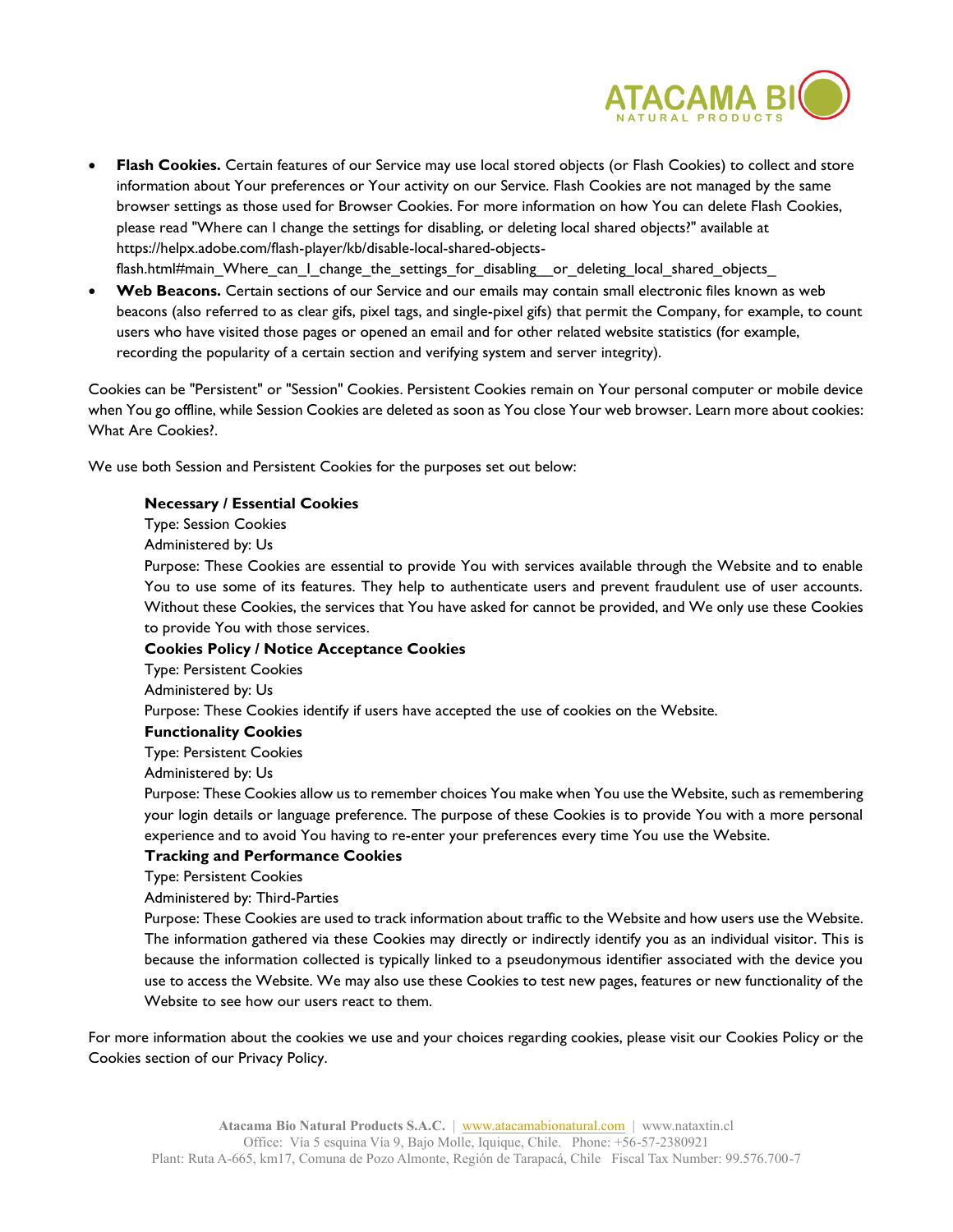

## USE OF YOUR PERSONAL DATA

The Company may use Personal Data for the following purposes:

**To provide and maintain our Service**, including to monitor the usage of our Service.

**To manage Your Account:** to manage Your registration as a user of the Service. The Personal Data You provide can give You access to different functionalities of the Service that are available to You as a registered user.

**For the performance of a contract:** the development, compliance and undertaking of the purchase contract for the products, items or services You have purchased or of any other contract with Us through the Service.

**To contact You:** To contact You by email, telephone calls, SMS, or other equivalent forms of electronic communication, such as a mobile application's push notifications regarding updates or informative communications related to the functionalities, products or contracted services, including the security updates, when necessary or reasonable for their implementation.

**To provide You** with news, special offers and general information about other goods, services and events which we offer that are similar to those that you have already purchased or enquired about unless You have opted not to receive such information.

**To manage Your requests:** To attend and manage Your requests to Us.

**For business transfers:** We may use Your information to evaluate or conduct a merger, divestiture, restructuring, reorganization, dissolution, or other sale or transfer of some or all of Our assets, whether as a going concern or as part of bankruptcy, liquidation, or similar proceeding, in which Personal Data held by Us about our Service users is among the assets transferred.

**For other purposes**: We may use Your information for other purposes, such as data analysis, identifying usage trends, determining the effectiveness of our promotional campaigns and to evaluate and improve our Service, products, services, marketing and your experience.

We may share Your personal information in the following situations:

- **With Service Providers:** We may share Your personal information with Service Providers to monitor and analyze the use of our Service, to contact You.
- **For business transfers:** We may share or transfer Your personal information in connection with, or during negotiations of, any merger, sale of Company assets, financing, or acquisition of all or a portion of Our business to another company.
- **With Affiliates:** We may share Your information with Our affiliates, in which case we will require those affiliates to honor this Privacy Policy. Affiliates include Our parent company and any other subsidiaries, joint venture partners or other companies that We control or that are under common control with Us.
- **With business partners:** We may share Your information with Our business partners to offer You certain products, services or promotions.
- **With other users:** when You share personal information or otherwise interact in the public areas with other users, such information may be viewed by all users and may be publicly distributed outside. If You interact with other users or register through a Third-Party Social Media Service, Your contacts on the Third-Party Social Media Service may see Your name, profile, pictures and description of Your activity. Similarly, other users will be able to view descriptions of Your activity, communicate with You and view Your profile.
- **With Your consent**: We may disclose Your personal information for any other purpose with Your consent.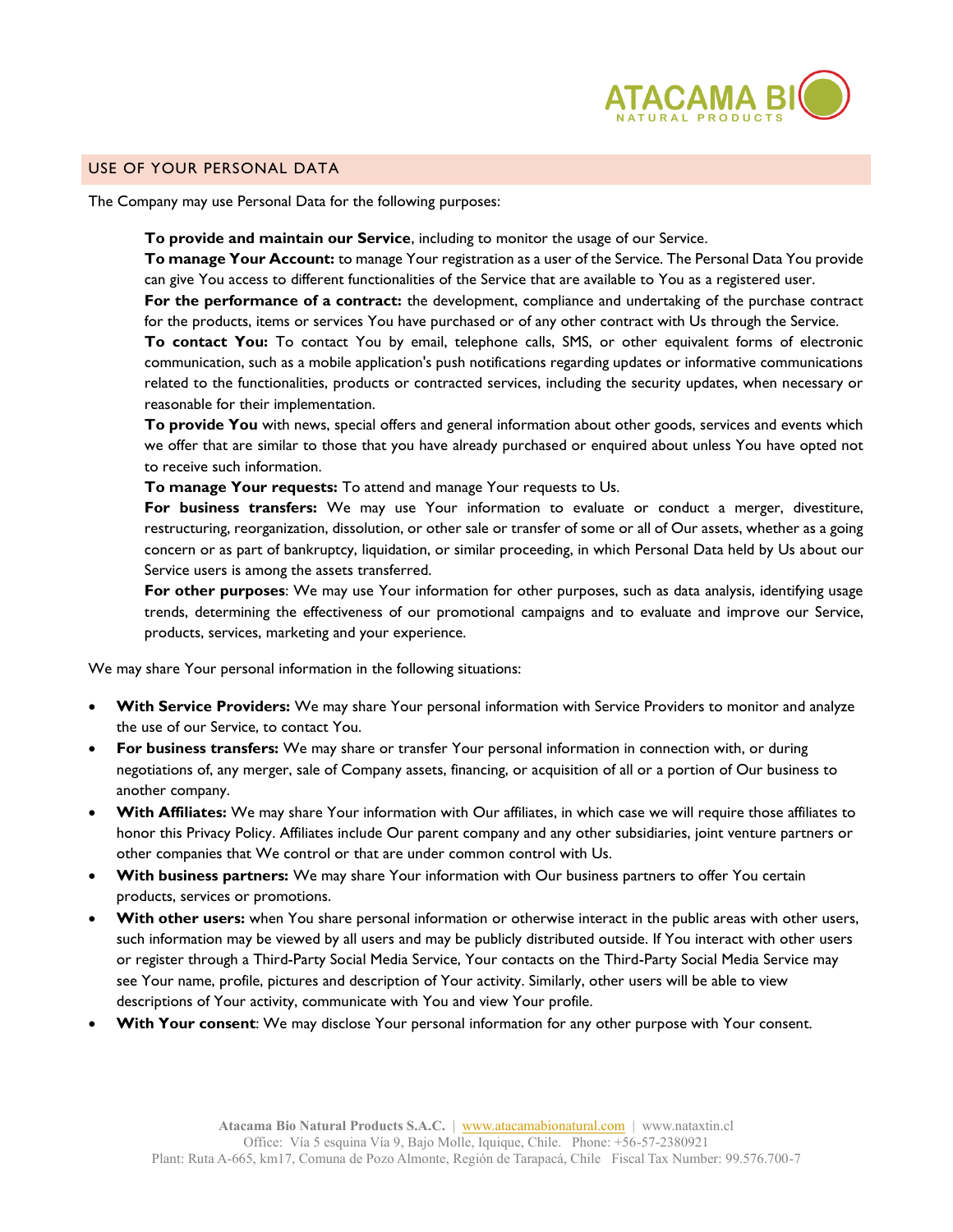

## RETENTION OF YOUR PERSONAL DATA

The Company will retain Your Personal Data only for as long as is necessary for the purposes set out in this Privacy Policy. We will retain and use Your Personal Data to the extent necessary to comply with our legal obligations (for example, if we are required to retain your data to comply with applicable laws), resolve disputes, and enforce our legal agreements and policies.

The Company will also retain Usage Data for internal analysis purposes. Usage Data is generally retained for a shorter period of time, except when this data is used to strengthen the security or to improve the functionality of Our Service, or We are legally obligated to retain this data for longer time periods.

#### TRANSFER OF YOUR PERSONAL DATA

Your information, including Personal Data, is processed at the Company's operating offices and in any other places where the parties involved in the processing are located. It means that this information may be transferred to — and maintained on — computers located outside of Your state, province, country or other governmental jurisdiction where the data protection laws may differ than those from Your jurisdiction.

Your consent to this Privacy Policy followed by Your submission of such information represents Your agreement to that transfer.

The Company will take all steps reasonably necessary to ensure that Your data is treated securely and in accordance with this Privacy Policy and no transfer of Your Personal Data will take place to an organization or a country unless there are adequate controls in place including the security of Your data and other personal information.

## DISCLOSURE OF YOUR PERSONAL DATA

## BUSINESS TRANSACTIONS

If the Company is involved in a merger, acquisition or asset sale, Your Personal Data may be transferred. We will provide notice before Your Personal Data is transferred and becomes subject to a different Privacy Policy.

#### LAW ENFORCEMENT

Under certain circumstances, the Company may be required to disclose Your Personal Data if required to do so by law or in response to valid requests by public authorities (e.g. a court or a government agency).

#### OTHER LEGAL REQUIREMENTS

The Company may disclose Your Personal Data in the good faith belief that such action is necessary to:

- Comply with a legal obligation
- Protect and defend the rights or property of the Company
- Prevent or investigate possible wrongdoing in connection with the Service
- Protect the personal safety of Users of the Service or the public
- Protect against legal liability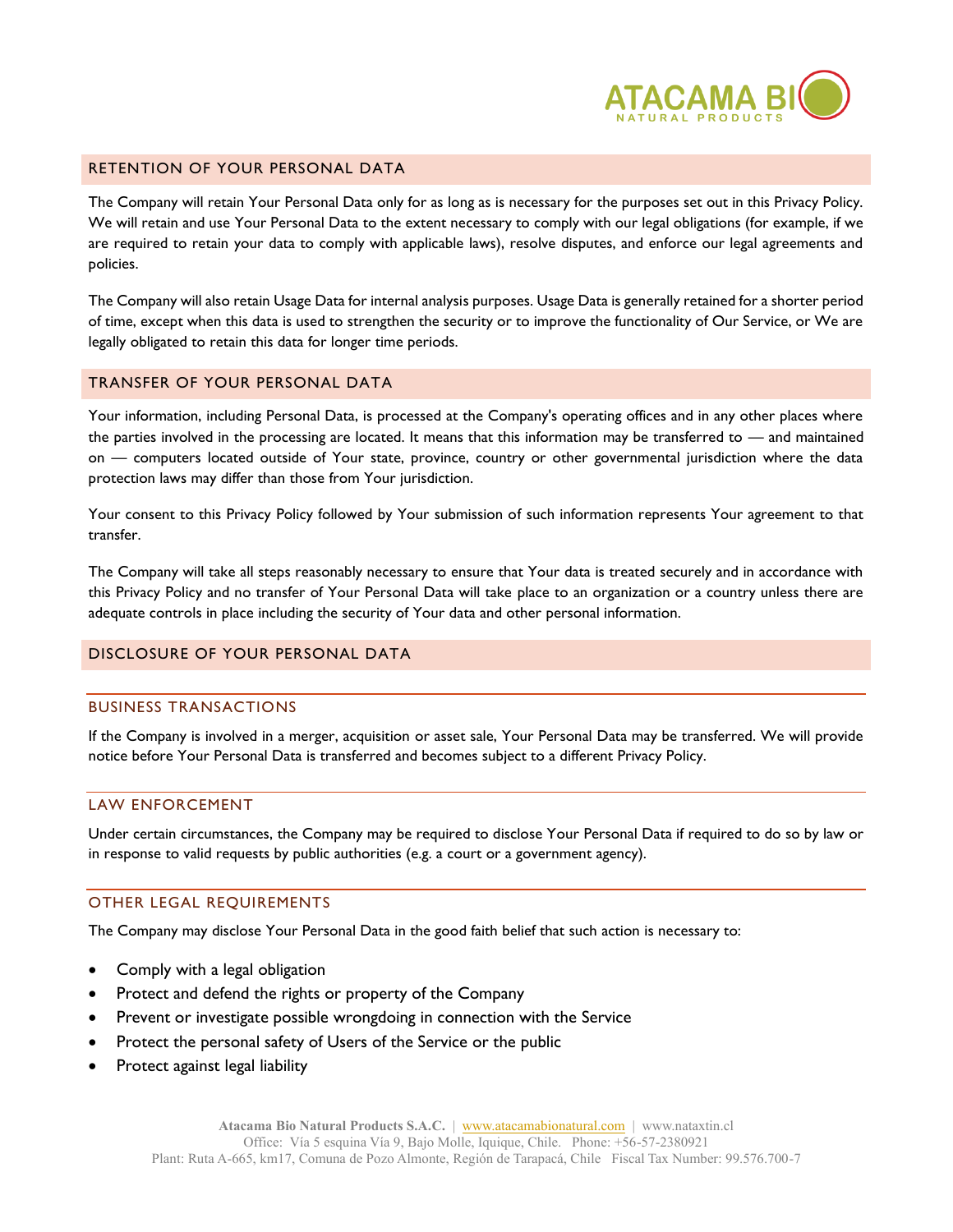

## SECURITY OF YOUR PERSONAL DATA

The security of Your Personal Data is important to Us, but remember that no method of transmission over the Internet, or method of electronic storage is 100% secure. While We strive to use commercially acceptable means to protect Your Personal Data, We cannot guarantee its absolute security.

# DETAILED INFORMATION ON THE PROCESSING OF YOUR PERSONAL DATA

Service Providers have access to Your Personal Data only to perform their tasks on Our behalf and are obligated not to disclose or use it for any other purpose.

## ANALYTICS

We may use third-party Service providers to monitor and analyze the use of our Service.

#### **Google Analytics**

Google Analytics is a web analytics service offered by Google that tracks and reports website traffic. Google uses the data collected to track and monitor the use of our Service. This data is shared with other Google services. Google may use the collected data to contextualize and personalize the ads of its own advertising network.

You can opt-out of having made your activity on the Service available to Google Analytics by installing the Google Analytics opt-out browser add-on. The add-on prevents the Google Analytics JavaScript (ga.js, analytics.js and dc.js) from sharing information with Google Analytics about visits activity.

For more information on the privacy practices of Google, please visit the Google Privacy & Terms web page: <https://policies.google.com/privacy>

## EMAIL MARKETING

We may use Your Personal Data to contact You with newsletters, marketing or promotional materials and other information that may be of interest to You. You may opt-out of receiving any, or all, of these communications from Us by following the unsubscribe link or instructions provided in any email We send or by contacting Us.

We may use Email Marketing Service Providers to manage and send emails to You.

#### **Mailchimp**

Mailchimp is an email marketing sending service provided by The Rocket Science Group LLC.

For more information on the privacy practices of Mailchimp, please visit their Privacy policy: <https://mailchimp.com/legal/privacy/>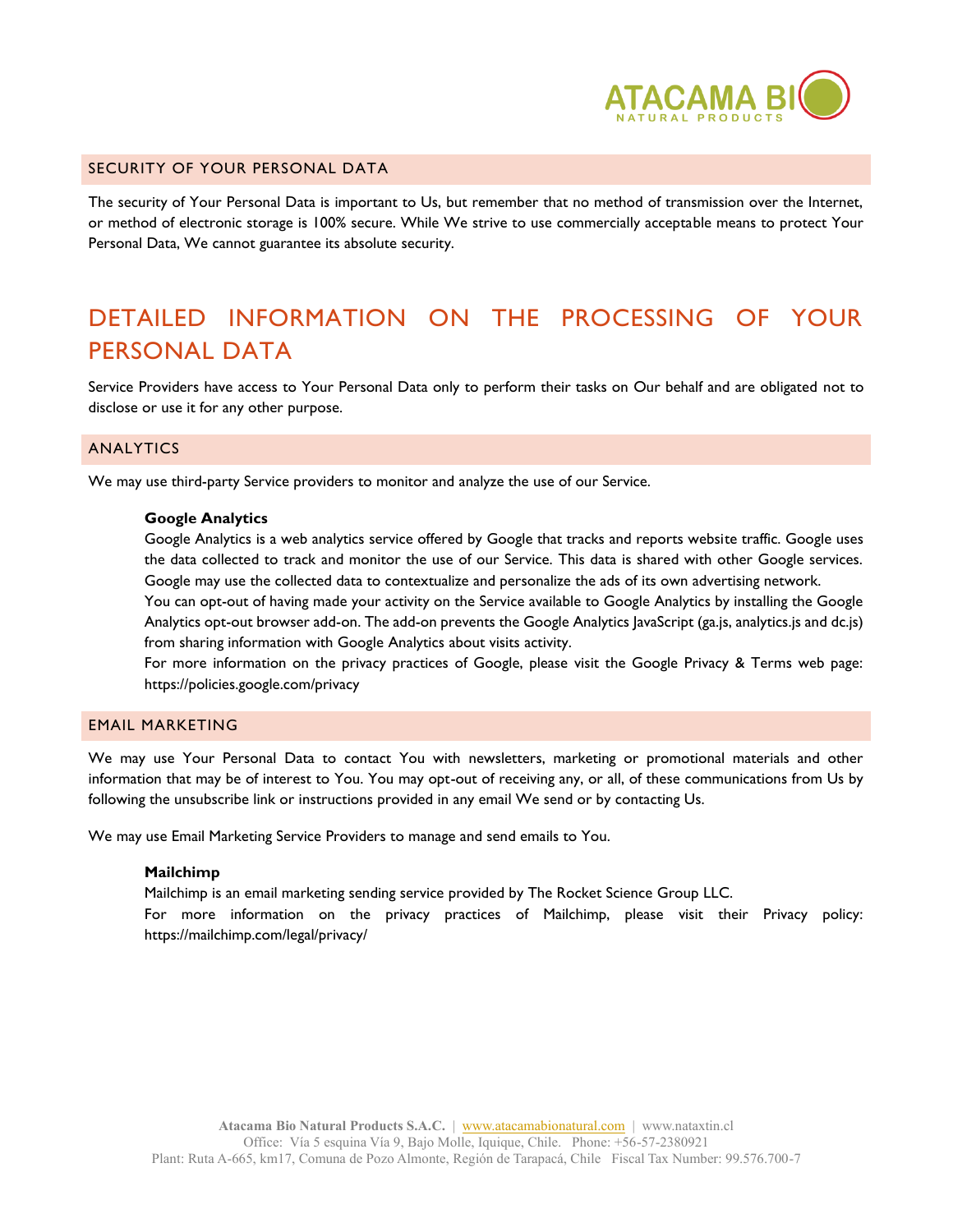

## GDPR PRIVACY

## LEGAL BASIS FOR PROCESSING PERSONAL DATA UNDER GDPR

We may process Personal Data under the following conditions:

- **Consent:** You have given Your consent for processing Personal Data for one or more specific purposes.
- **Performance of a contract:** Provision of Personal Data is necessary for the performance of an agreement with You and/or for any pre-contractual obligations thereof.
- **Legal obligations:** Processing Personal Data is necessary for compliance with a legal obligation to which the Company is subject.
- **Vital interests:** Processing Personal Data is necessary in order to protect Your vital interests or of another natural person.
- **Public interests:** Processing Personal Data is related to a task that is carried out in the public interest or in the exercise of official authority vested in the Company.
- **Legitimate interests:** Processing Personal Data is necessary for the purposes of the legitimate interests pursued by the Company.

In any case, the Company will gladly help to clarify the specific legal basis that applies to the processing, and in particular whether the provision of Personal Data is a statutory or contractual requirement, or a requirement necessary to enter into a contract.

## YOUR RIGHTS UNDER THE GDPR

The Company undertakes to respect the confidentiality of Your Personal Data and to guarantee You can exercise Your rights.

You have the right under this Privacy Policy, and by law if You are within the EU, to:

- **Request access to Your Personal Data.** The right to access, update or delete the information We have on You. Whenever made possible, you can access, update or request deletion of Your Personal Data directly within Your account settings section. If you are unable to perform these actions yourself, please contact Us to assist You. This also enables You to receive a copy of the Personal Data We hold about You.
- **Request correction of the Personal Data that We hold about You.** You have the right to to have any incomplete or inaccurate information We hold about You corrected.
- **Object to processing of Your Personal Data.** This right exists where We are relying on a legitimate interest as the legal basis for Our processing and there is something about Your particular situation, which makes You want to object to our processing of Your Personal Data on this ground. You also have the right to object where We are processing Your Personal Data for direct marketing purposes.
- **Request erasure of Your Personal Data.** You have the right to ask Us to delete or remove Personal Data when there is no good reason for Us to continue processing it.
- **Request the transfer of Your Personal Data.** We will provide to You, or to a third-party You have chosen, Your Personal Data in a structured, commonly used, machine-readable format. Please note that this right only applies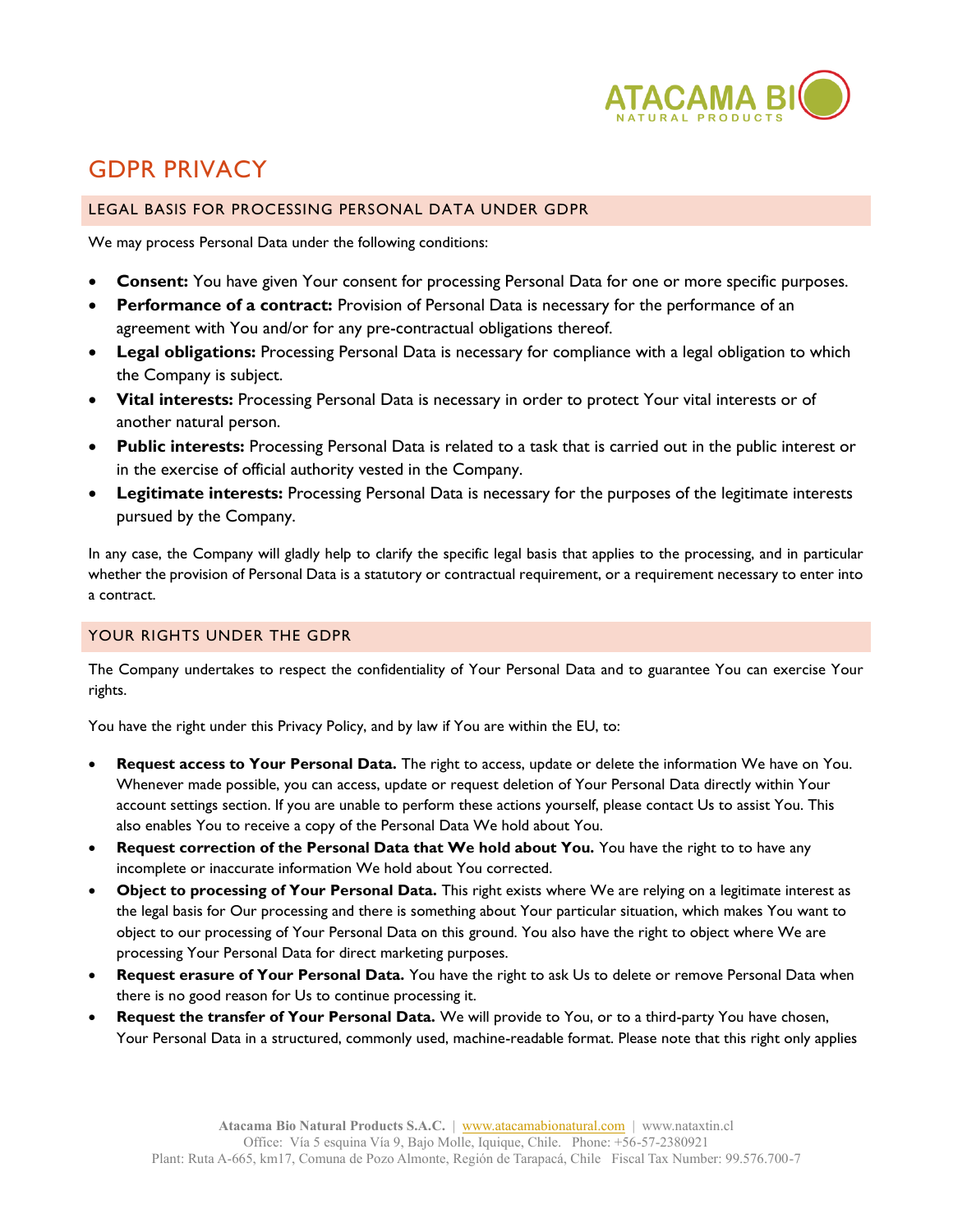

to automated information which You initially provided consent for Us to use or where We used the information to perform a contract with You.

Withdraw Your consent. You have the right to withdraw Your consent on using your Personal Data. If You withdraw Your consent, We may not be able to provide You with access to certain specific functionalities of the Service.

## EXERCISING OF YOUR GDPR DATA PROTECTION RIGHTS

You may exercise Your rights of access, rectification, cancellation and opposition by contacting Us. Please note that we may ask You to verify Your identity before responding to such requests. If You make a request, We will try our best to respond to You as soon as possible.

You have the right to complain to a Data Protection Authority about Our collection and use of Your Personal Data. For more information, if You are in the European Economic Area (EEA), please contact Your local data protection authority in the EEA.

# YOUR CALIFORNIA PRIVACY RIGHTS (CALIFORNIA'S SHINE THE LIGHT LAW)

Under California Civil Code Section 1798 (California's Shine the Light law), California residents with an established business relationship with us can request information once a year about sharing their Personal Data with third parties for the third parties' direct marketing purposes.

If you'd like to request more information under the California Shine the Light law, and if You are a California resident, You can contact Us using the contact information provided below.

# CALIFORNIA PRIVACY RIGHTS FOR MINOR USERS (CALIFORNIA BUSINESS AND PROFESSIONS CODE SECTION 22581)

California Business and Professions Code section 22581 allow California residents under the age of 18 who are registered users of online sites, services or applications to request and obtain removal of content or information they have publicly posted.

To request removal of such data, and if You are a California resident, You can contact Us using the contact information provided below, and include the email address associated with Your account.

Be aware that Your request does not guarantee complete or comprehensive removal of content or information posted online and that the law may not permit or require removal in certain circumstances.